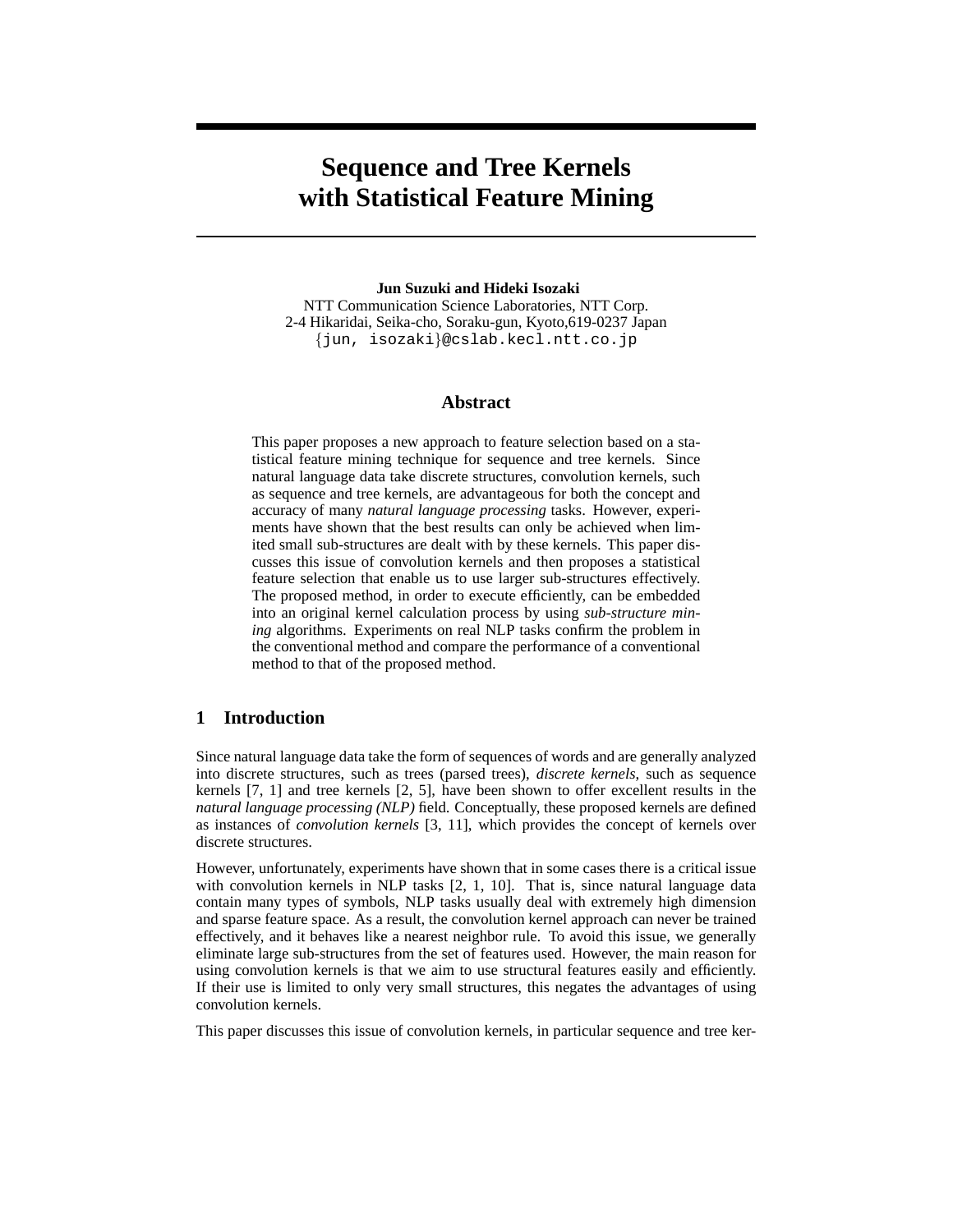nels, and proposes a new method based on statistical significant test. The proposed method deals only with those features that are statistically significant for solving the target task, and large significant sub-structures can be used without over-fitting. Moreover, by using *sub-structure mining* algorithms, the proposed method can be executed efficiently by embedding it in an original kernel calculation process, which is defined by the *dynamicprogramming* (DP) based calculation.

#### **2 Convolution Kernels for Sequences and Trees**

Convolution kernels have been proposed as a concept of kernels for discrete structures, such as sequences, trees and graphs. This framework defines the kernel function between input objects as the convolution of "sub-kernels", i.e. the kernels for the decompositions (parts or sub-structures) of the objects. Let  $X$  and  $Y$  be discrete objects. Conceptually, convolution kernels  $K(X, Y)$  enumerate all sub-structures occurring in X and Y and then calculate their inner product, which is simply written as:  $K(X,Y) = \langle \phi(X), \phi(Y) \rangle =$  $i_{\phi_i} \phi_i(X) \cdot \phi_i(Y)$ .  $\phi$  represents the feature mapping from the discrete object to the feature space; that is,  $\phi(X) = (\phi_1(X), \dots, \phi_i(X), \dots)$ . Therefore, with sequence kernels, input objects X and Y are sequences, and  $\phi_i(X)$  is a sub-sequence; with tree kernels, X and Y are trees, and  $\phi_i(X)$  is a sub-tree. Up to now, many kinds of sequence and tree kernels have been proposed for a variety of different tasks. To clarify the discussion, this paper basically follows the framework of [1], which proposed a *gapped word sequence kernel*, and [5], which introduced a *labeled ordered tree kernel*.

We can treat that sequence is one of the special form of trees if we say sequences are rooted by their last symbol and each node has one child each of a previous symbol. Thus, in this paper, the word 'tree' is always including sequence. Let  $\mathcal L$  be a set of finite symbols. Then, let  $\mathcal{L}^n$  be a set of symbols whose sizes are n and  $P(\mathcal{L}^n)$  be a set of trees that are constructed by  $\mathcal{L}^n$ . The meaning of "size" in this paper is the the number of nodes in a tree. We denote a tree  $u \in P(\mathcal{L}_1^n)$  whose size is n or less, where  $\cup_{m=1}^n \mathcal{L}^m = \mathcal{L}_1^n$ . Let T be a tree and  $sub(T)$  be a function that returns a set of all possible sub-trees in T. We define a function  $C_u(t)$  that returns a constant,  $\lambda(0 < \lambda \leq 1)$ , if the sub-tree t covers u with the same root symbol. For example, a sub-tree 'a-b-c-d', where 'a', 'b', 'c' and 'd' represent symbols and '-' represents an edge between symbols, covers sub-trees 'd', 'a-c-d' and 'b-d'. That is,  $C_u(t) = \lambda$  if u matches t allowing the node skip, 0 otherwise. We also define a function  $\gamma_u(t)$  that returns the difference of size of sub-trees t and u. For example, if  $t =$  a-b-c-d and  $u = a-b$ , then  $\gamma_u(t) = |4 - 2| = 2$ .

Formally, sequence and tree kernels can be defined as the same form as

$$
K^{\text{SK,TK}}(T^1, T^2) = \sum_{u \in P(\mathcal{L}_1^n)} \sum_{t^1 \in \text{sub}(T^1)} C_u(t^1)^{\gamma_u(t^1)} \sum_{t^2 \in \text{sub}(T^2)} C_u(t^2)^{\gamma_u(t^2)}.
$$
 (1)

Note that this formula is also including the node skip framework that is generally introduced only in sequence kernels [7, 1];  $\lambda$  is the decay factor that handles the gap present in sub-trees  $u$  and  $t$ .

Sequence and tree kernels are defined in recursive formula to calculate them efficiently instead of the explicit calculation of Equation (1). Moreover, when implemented, these kernels can calculated in  $O(n|T^1||T^2|)$ , where  $|T|$  represents the number of nodes in T, by using the DP technique. Note, that if the kernel does not use size restriction, the calculation cost becomes  $O(|T^1||T^2|)$ .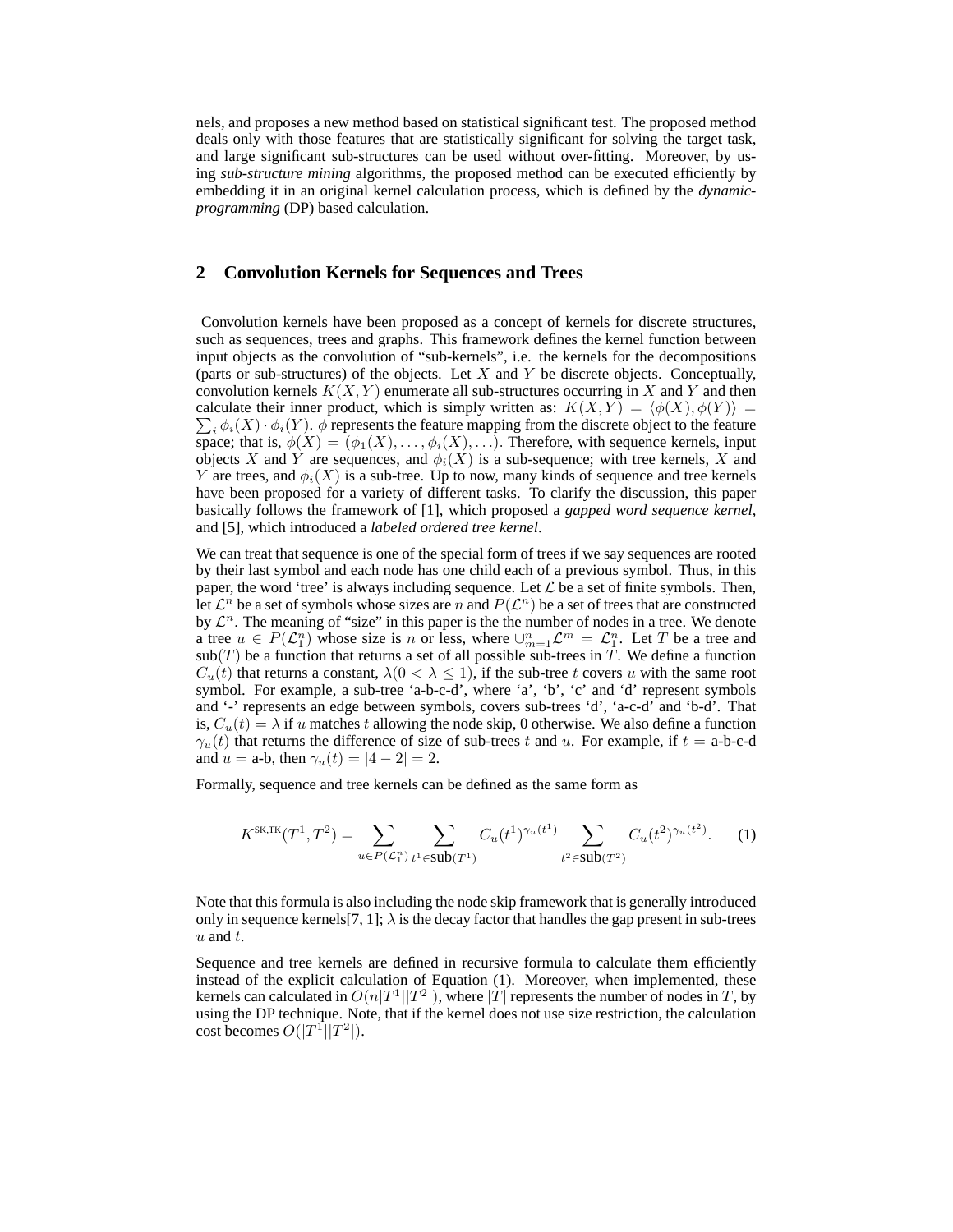#### **3 Problem of Applying Convolution Kernels to Real tasks**

According to the original definition of convolution kernels, all of the sub-structures are enumerated and calculated for the kernels. The number of sub-structures in the input object usually becomes exponential against input object size. The number of symbols,  $|\mathcal{L}|$ , is generally very large number (i.e. more than 10,000) since words are treated as symbols. Moreover, the appearance of sub-structures (sub-sequences and sub-trees) are highly correlated with that of sub-structures of sub-structures themselves. As a result, the dimension of feature space becomes extremely high, and all kernel values  $K(X, Y)$  are very small compared to the kernel value of the object itself,  $K(X, X)$ . In this situation, the convolution kernel approach can never be trained effectively, and it will behave like a nearest neighbor rule; we obtain a result that is very precise but with very low recall. The details of this issue were described in [2].

To avoid this, most conventional methods use an approach that involves smoothing the kernel values or eliminating features based on the sub-structure size. For sequence kernels,  $[1]$  use a feature elimination method based on the size of sub-sequence n. This means that the kernel calculation deals only with those sub-sequences whose length is  $n$  or less. As well as the sequence kernel, [2] proposed a method that restricts the features based on subtree depth for tree kernels. These methods seem to work well on the surface, however, good results can only be achieved when n is very small, i.e.  $n = 2$  or 3. For example,  $n = 3$ showed the best performance for parsing in the experimental results of [2], and  $n = 2$ showed the best for the text classification task in [1]. The main reason for using these kernels is that they allow us to employ structural features simply and efficiently. When only small-sized sub-structures are used (i.e.  $n = 2$  or 3), the full benefits of the kernels are missed.

Moreover, these results do not mean that no larger-sized sub-structures are useful. In some cases we already know that certain larger sub-structures can be significant features for solving the target problem. That is, significant larger sub-structures, which the conventional methods cannot deal with efficiently, should have the possibility of further improving the performance. The aim of the work described in this paper is to be able to use any significant sub-structure efficiently, regardless of its size, to better solve NLP tasks.

#### **4 Statistical Feature Mining Method for Sequence and Tree Kernels**

This section proposes a new approach to feature selection, which is based on statistical significant test, in contrast to the conventional methods, which use sub-structure size.

To simplify the discussion, we restrict ourselves to dealing hereafter with the twoclass (positive and negative) supervised classification problem. In our approach, we test the statistical deviation of all sub-structures in the training samples between the appearance of positive samples and negative samples, and then, select only the substructures which are larger than a certain threshold  $\tau$  as features. This allows us to select only the statistically significant sub-structures. In this paper, we explains our proposed method by using the chi-squared  $(\chi^2)$  value as a statistical metric.

Table 1: Contingency table and notation for the chi-squared value

| $\alpha$ and $\alpha$ $\alpha$ and $\alpha$ and $\alpha$ |                     |                  |                |  |  |  |  |  |
|----------------------------------------------------------|---------------------|------------------|----------------|--|--|--|--|--|
|                                                          |                     |                  | row            |  |  |  |  |  |
| $\boldsymbol{\mathit{u}}$                                | $U_{uc}$            | $u\bar{c}$       | $\overline{u}$ |  |  |  |  |  |
| $\boldsymbol{\mathit{u}}$                                | $\omega_{\bar{u}c}$ | $\bar{u}\bar{c}$ | ū              |  |  |  |  |  |
| column                                                   |                     | $\overline{a}$   |                |  |  |  |  |  |

We note, however, we can use many types of statistical metrics in our proposed method.

First, we briefly explain how to calculate the  $\chi^2$  value by referring to Table 1. c and  $\bar{c}$  represent the names of classes,  $c$  for the positive class and  $\bar{c}$  for the negative class.  $O_{ij}$ , where  $i \in \{u, \bar{u}\}\$ and  $j \in \{c, \bar{c}\}\$ , rep-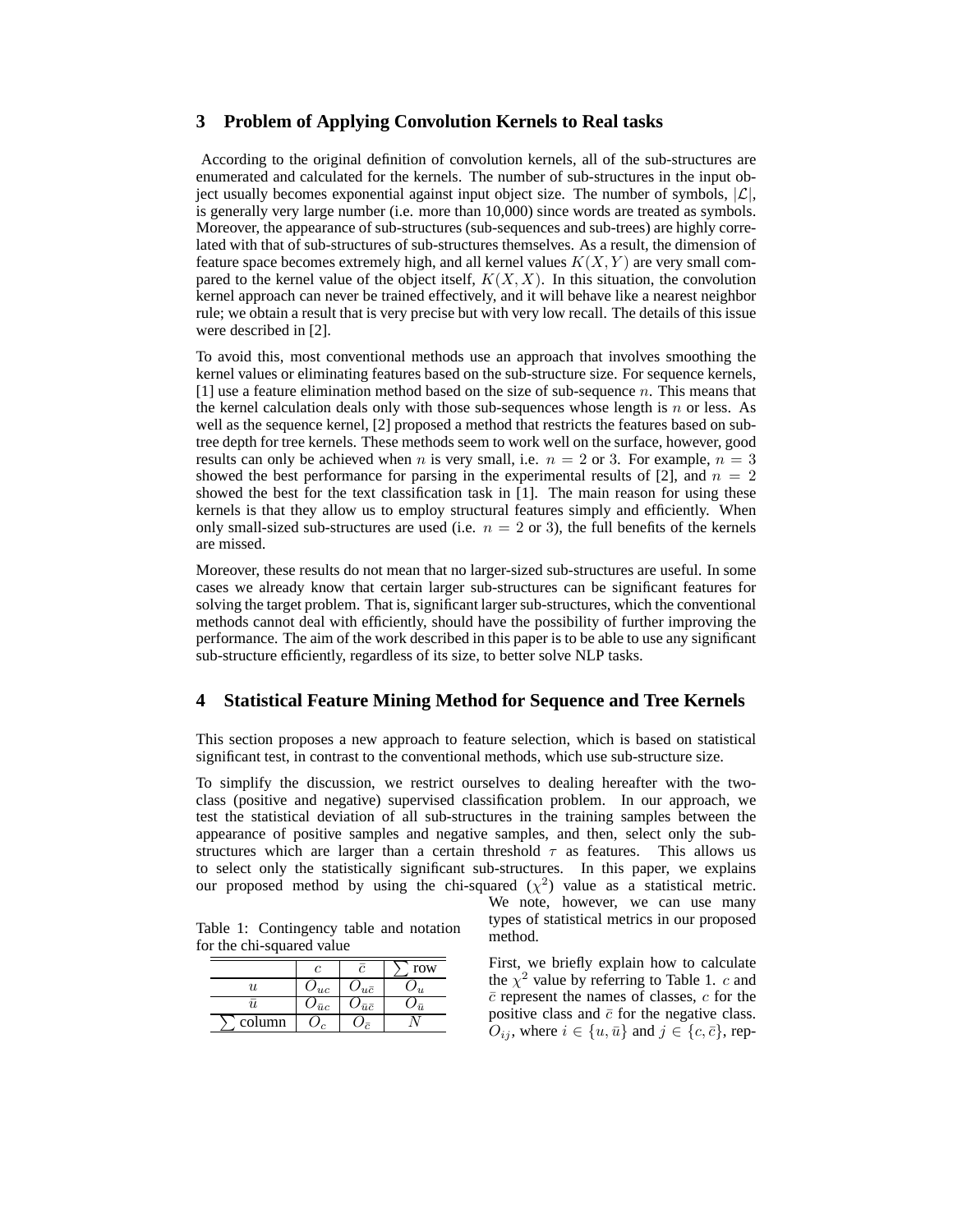resents the number of samples in each case.  $O_{u\bar{c}}$ , for instance, represents the number of  $u$  that appeared in  $\bar{c}$ . Let  $N$  be the total number of training samples. Since  $N$  and  $O_c$  are constant for training samples,  $\chi^2$  can be obtained as a function of  $O_u$  and  $O_{uc}$ . The  $\chi^2$  value expresses the normalized deviation of the observation from the expectation:<br>chi( $O_u, O_{uc}$ ) =  $\sum_{i \in \{u, \bar{u}\}, j \in \{c, \bar{c}\}} (O_{ij} - E_{ij})^2 / E_{ij}$ , where  $E_{ij} = n \cdot O_i / n \cdot O_j / n$ , which represents the expectation. We simply represent chi $(O_u, O_{uc})$  as  $\chi^2(u)$ .

In the kernel calculation with the statistical feature selection, if  $\chi^2(u) < \tau$  holds, that is, u is not statistically significant, then  $u$  is eliminated from the features, and the value of  $u$  is presumed to be 0 for the kernel value. Therefore, the sequence and tree kernel with feature selection (SK,TK+FS) can be defined as follows:

$$
K^{\text{SK,TK+FS}}(T^1, T^2) = \sum_{u \in \{u | \tau \le \chi^2(u), u \in P(\mathcal{L}_1^n)\}} \sum_{t^1 \in \text{sub}(T^1)} C_u(t^1)^{\gamma_u(t^1)} \sum_{t^2 \in \text{sub}(T^2)} C_u(t^2)^{\gamma_u(t^2)}.
$$
\n(2)

The difference with their original kernels is simply the condition of the first summation, which is  $\tau \leq \chi^2(u)$ .

The basic idea of using a statistical metric to select features is quite natural, but it is not a very attractive approach. We note, however, it is not clear how to calculate that kernels efficiently with a statistical feature selection. It is computationally infeasible to calculate  $\chi^2(u)$  for all possible u with a naive exhaustive method. In our approach, we take advantage of *sub-structure mining* algorithms in order to calculate  $\chi^2(u)$  efficiently and to embed statistical feature selection to the kernel calculation. Formally, sub-structure mining is to find the complete set, but no-duplication, of all significant (generally frequent) sub-structures from dataset. Specifically, we apply combination of a sequential pattern mining technique, PrefixSpan [9], and a statistical metric pruning (SMP) method, Apriori SMP [8]. PrefixSpan can substantially reduce the search space of enumerating all significant sub-sequences. Briefly saying, it finds any sub-sequences uw whose size is  $n$ , by searching a single symbol  $w$  in the projected database of the sub-sequence (prefix)  $u$  of size  $n - 1$ . The projected database is a partial database which only contains all postfixes (pointers in the implementation) of appeared the prefix  $u$  in the database. It starts searching from  $n = 1$ , that is, it enumerates all the significant sub-sequences by the recursive calculation of *pattern-growth*, searching in the projected database of prefix u and adding a symbol w to u, and *prefix-projection*, making projected database of uw.

Before explaining the algorithm of the proposed kernels, we introduce the upper bound of the  $\chi^2$  value. The upper bound of the  $\chi^2$  value of a sequence uv, which is the concatenation of sequences  $u$  and  $v$ , can be calculated by the value of the contingency table of the prefix u [8]:  $\chi^2(uv) \leq \hat{\chi}^2(u) = \max(\text{chi}(O_{uc}, O_{uc}), \text{chi}(O_u - O_{uc}, 0))$ . This upper bound indicates that if  $\hat{\chi}^2(u) < \tau$  holds, no (super-)sequences uv, whose prefix is u, can be larger than threshold,  $\tau \leq \chi^2(uv)$ . In our context, we can eliminate all (super-)sequences uv from candidates of the feature without the explicit evaluation of  $uv$ .

Using this property in the PrefixSpan algorithm, we can eliminate to evaluate all the (super- )sequences  $uv$  by evaluating the upper bound of sequence  $u$ . After finding the number of individual symbol w appeared in projected database of  $u$ , we evaluate  $uw$  in the following three conditions: (1)  $\tau \leq \chi^2(uw)$ , (2)  $\tau > \chi^2(uw)$ ,  $\tau > \hat{\chi}^2(uw)$ , and (3)  $\tau > \chi^2(uw)$ ,  $\tau \leq \hat{\chi}^2(uw)$ . With condition (1), sub-sequence uw is selected as the feature. With condition (2),  $uw$  is pruned, that is, all  $uwv$  are also pruned from search space. With condition (3), uw is not a significant, however, uwv can be a significant; thus uw is not selected as features, however, mining is continue to uwv. Figure 1 shows an example of searching and pruning the sub-sequences to select significant features by the PrefixSpan with SMP algorithm.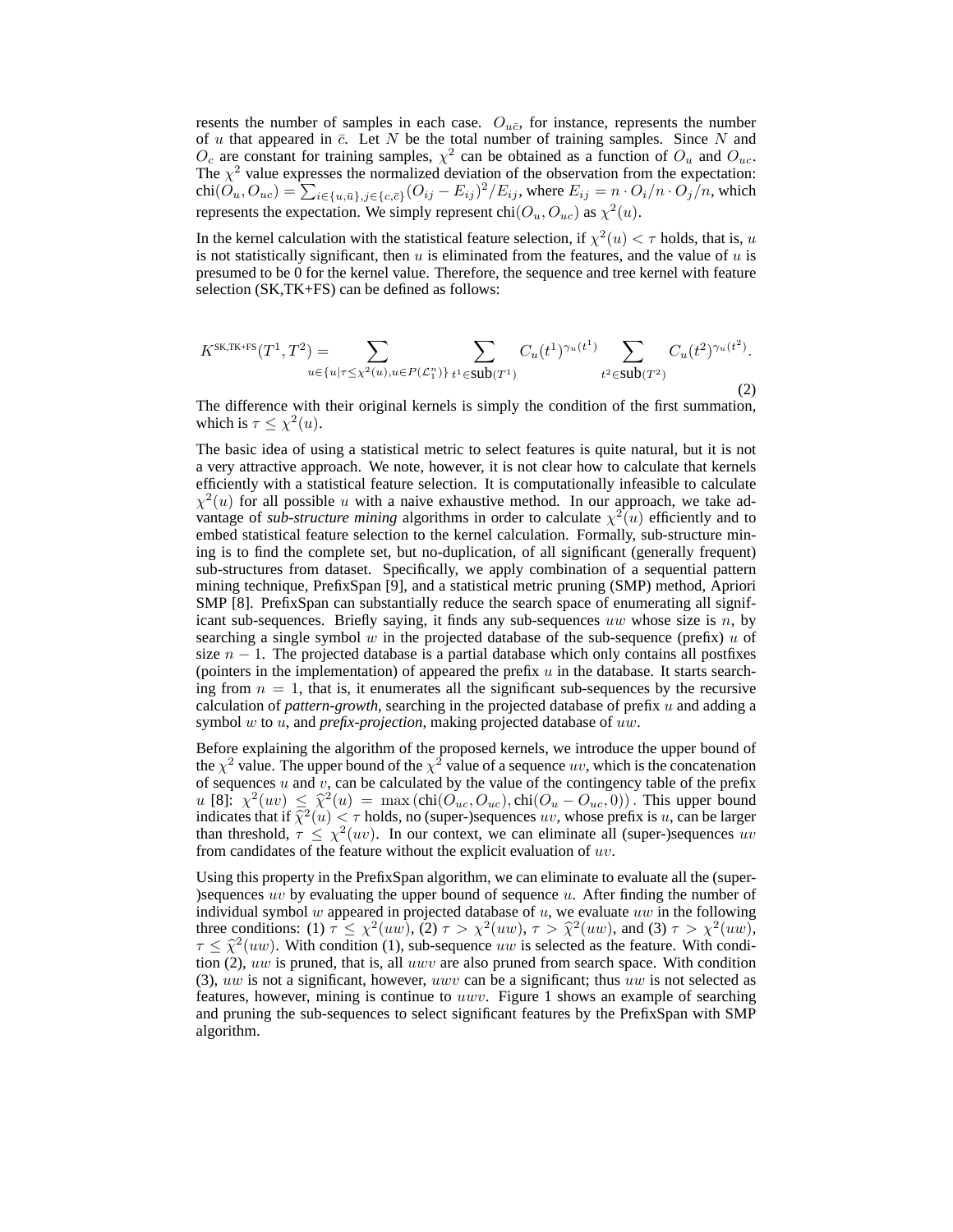

Figure 1: Example of searching and pruning the sub-sequences by PrefixSpan with SMP algorithm



Figure 2: Example of the string encoding for trees under the postorder traversal

The famous tree mining algorithm [12] cannot be simply applied as a feature selection method for the proposed tree kernels, because this tree mining executes preorder search of trees while tree kernels calculate the kernel in postorder. Thus, we take advantage of the *string (sequence) encoding* method for trees and treat them in sequence kernels. Figure 2 shows an example of the string encoding for trees under the postorder traversal. The brackets indicate the hierarchical relation between their left and right hand side nodes. We treat these brackets as a special symbol during the sequential pattern mining phase. Sub-trees are evaluated as the same if and only if the string encoded sub-sequences are exactly the same including brackets. For example, 'd ) b ) a' and 'd b ) a' are different.

We previously said that sequence can be treated as one of trees. We also encode in the case of sequence; for example a sequence 'a b c d' is encoded in  $((((a) b) c) d)$ '. That is, we can define sequence and tree kernels with our feature selection method in the same form.

**Sequence and Tree Kernels with Statistical Feature Mining:** Sequence and Tree kernels with our proposed feature selection method is defined in the following equations.

$$
K^{\text{SK,TK+FS}}(T^1, T^2; \mathcal{D}) = \sum_{1 \le i \le |T^1|} \sum_{1 \le j \le |T^2|} \mathcal{H}_n(T_i^1, T_j^2; \mathcal{D})
$$
(3)

 $D$  represents the training data, and i and j represent indices of nods in postorder of  $T<sup>1</sup>$ and  $\hat{T}^2$ , respectively. Let  $\mathcal{H}_n(T_i^1, T_j^2; \mathcal{D})$  be a function that returns the sum value of all statistically significant common sub-sequences u if  $t_i^1 = t_j^2$  and  $|u| \leq n$ .

$$
\mathcal{H}_n(T_i^1, T_j^2; \mathcal{D}) = \sum_{u \in \Gamma_n(T_i^1, T_j^2; \mathcal{D})} \mathcal{J}_u(T_i^1, T_j^2; \mathcal{D}),\tag{4}
$$

where  $\Gamma_n(T_i^1, T_j^2; \mathcal{D})$  represents a set of sub-sequences, which is  $|u| \leq n$ , that satisfy the above condition 1. Then, let  $\mathcal{J}_u(T_i^1, T_j^2; \mathcal{D}), \mathcal{J}'_u(T_i^1, T_j^2; \mathcal{D})$  and  $\mathcal{J}''_u(T_i^1, T_j^2; \mathcal{D})$  be functions that calculate the value of the common sub-sequences between  $T_i^1$  and  $T_j^2$  recursively.

$$
\mathcal{J}_{uw}(T_i^1, T_j^2) = \begin{cases} \mathcal{J}'_u(T_i^1, T_j^2; \mathcal{D}) \cdot \mathcal{I}_w(t_i^1, t_j^2) & \text{if } uw \in \widehat{\Gamma}_n(T_i^1, T_j^2; \mathcal{D}), \\ 0 & \text{otherwise,} \end{cases}
$$
(5)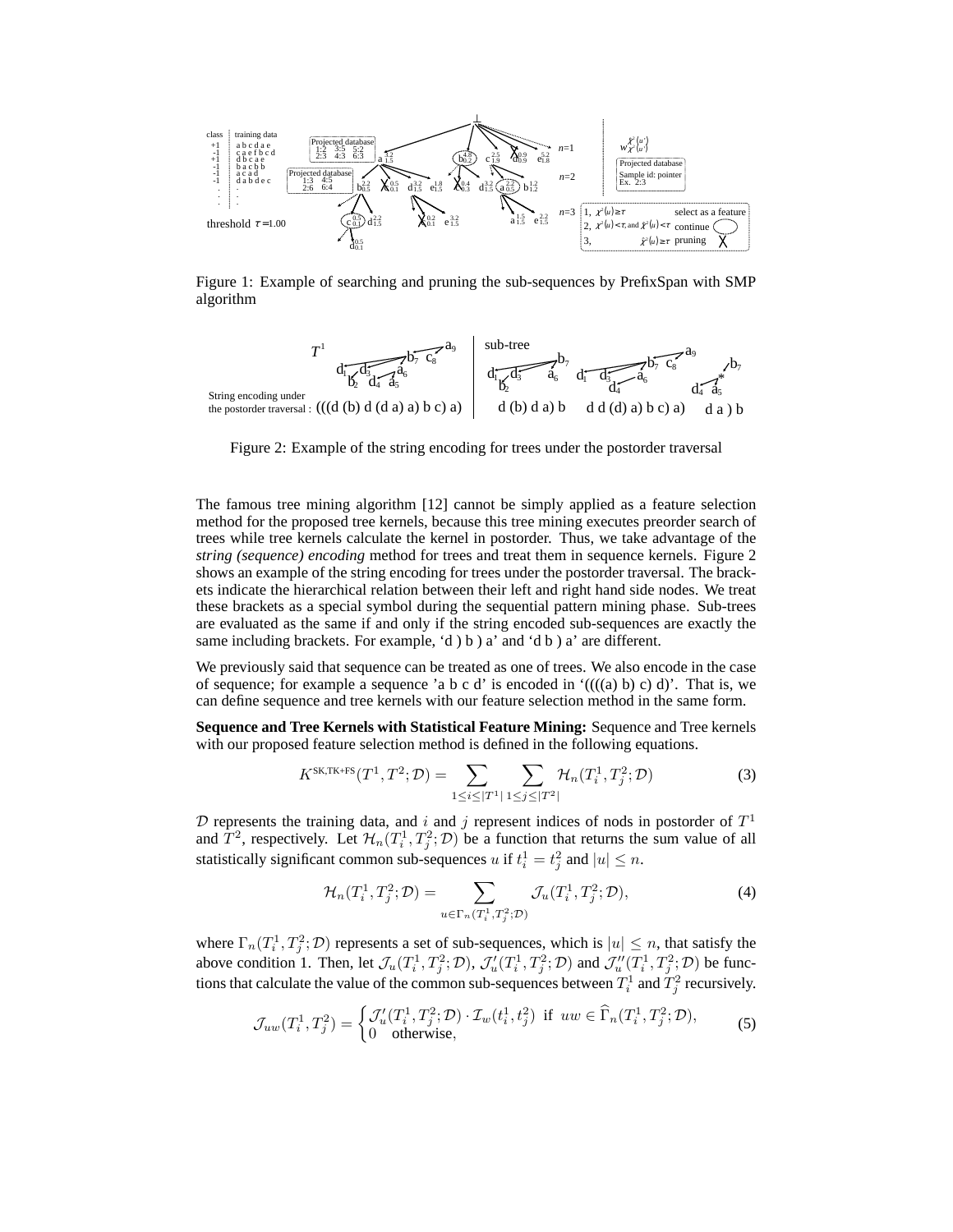where  $\mathcal{I}_w(t_i^1, t_j^2)$  is a function that returns 1 iff  $t_i^1 = w$  and  $t_j^2 = w$ , and 0 otherwise.  $\widehat{\Gamma}_n(T_i^1, T_j^2; \mathcal{D})$  is a set of sub-sequences, which is  $|u| \leq n$ , that satisfy condition (3). We introduce a special symbol  $\Lambda$  to represent an "empty sequence", and define  $\Lambda w = w$  and  $|\Lambda w| = 1.$ 

$$
\mathcal{J}'_u(T_i^1, T_j^2; \mathcal{D}) = \begin{cases} 1 & \text{if } u = \Lambda, \\ 0 & \text{if } j = 0 \\ \lambda \mathcal{J}'_u(T_i^1, T_{j-1}^2; \mathcal{D}) + \mathcal{J}''_u(T_i^1, T_{j-1}^2, \mathcal{D}) & \text{otherwise,} \end{cases}
$$
(6)

$$
\mathcal{J}_u''(T_i^1, T_j^2; \mathcal{D}) = \begin{cases} 0 & \text{if } i = 0, \\ \lambda \mathcal{J}_u''(T_{i-1}^1, T_j^2; \mathcal{D}) + \mathcal{J}_u(T_{i-1}^1, T_j^2; \mathcal{D}) & \text{otherwise.} \end{cases}
$$
 (7)

The following equations are introduced to select a set of significant sub-sequences.

$$
\Gamma_n(T_i^1, T_j^2; \mathcal{D}) = \{ u \mid u \in \widehat{\Gamma}_n(T_i^1, T_j^2; \mathcal{D}), \tau \leq \chi^2(u), u_{|u|} \in \cap_{i=1}^{|u|-1} \text{ans}(u_i) \} \tag{8}
$$

 $u_{|u|} \in \bigcap_{i=1}^{|u|-1}$ ans $(u_i)$  evaluates if a sub-sequence u is complete sub-tree, where ans $(u_i)$ returns ancestor of the node  $u_i$ . For example, 'd) b a' is not a complete subtree, because the last node 'a' is not an ancestor of 'd' and 'b'.

$$
\widehat{\Gamma}_n(T_i^1, T_j^2; \mathcal{D}) = \begin{cases} \Psi_n(\widehat{\Gamma}'_n(T_i^1, T_j^2; \mathcal{D}), t_i^1) \cup \{t_i^1\} & \text{if } t_i^1 = t_j^2, \\ \emptyset & \text{otherwise,} \end{cases}
$$
(9)

where  $\Psi_n(F, w) = \{uw \mid u \in F, \tau \leq \hat{\chi}^2(uw), |uw| \leq n\}$ , and F represents a set of subsequences. Note that  $\Gamma_n(T_i^1, T_j^2; \mathcal{D})$  and  $\widehat{\Gamma}_n(T_i^1, T_j^2; \mathcal{D})$  have only sub-sequences u that satisfy  $\tau \leq \chi^2(uw)$  and  $\tau \leq \tilde{\chi}^2(uw)$ , respectively, iff  $t_i^1 = t_j^2$  and  $|uw| \leq n$ ; otherwise they become empty sets.

The following two equations are introduced for recursive the set operation to calculate  $\Gamma_n(T_i^1,T_j^2; \mathcal{D})$  and  $\widehat{\Gamma}_n(T_i^1,T_j^2; \mathcal{D})$ .

$$
\widehat{\Gamma}'_n(T_i^1, T_j^2; \mathcal{D}) = \begin{cases} \emptyset & \text{if } j = 0, \\ \widehat{\Gamma}'_n(T_i^1, T_{j-1}^2; \mathcal{D}) \cup \widehat{\Gamma}''_n(T_i^1, T_{j-1}^2; \mathcal{D}) & \text{otherwise,} \end{cases}
$$
(10)

$$
\widehat{\Gamma}_{n}^{\prime\prime}(T_{i}^{1},T_{j}^{2};\mathcal{D}) = \begin{cases} \emptyset & \text{if } i = 0, \\ \widehat{\Gamma}_{n}^{\prime\prime}(T_{i-1}^{1},T_{j}^{2};\mathcal{D}) \cup \widehat{\Gamma}_{n}(T_{i-1}^{1},T_{j}^{2};\mathcal{D}) & \text{otherwise.} \end{cases}
$$
\n(11)

In the implementation,  $\chi^2(uw)$  and  $\hat{\chi}^2(uw)$ , where uw represents a concatenation of a sequence  $u$  and a symbol  $w$ , can be calculated by a set of pointers of  $u$  against data and the number of appearance of  $w$  in backside of the pointers. We note that the set of pointers of uw can be simply obtained from previous search of  $u$ . With condition (1), uw is stored in  $\Gamma_n$  and  $\Gamma_n$ . With condition (3), uw is only stored in  $\Gamma_n$ .

There are some technique in order to calculate kernel faster in the implementation. For example, since  $\chi^2(u)$  and  $\hat{\chi}^2(u)$  are constant against the same data, we only have to calculate them once. We store the internal search results of PrefixSpan with SMP algorithm in a TRIE structure. After that, we look in that results in TRIE instead of explicitly calculate  $\chi^2(u)$  again when the kernel finds the same sub-sequence. Moreover, when the projected database is exactly the same, these sub-sequences can be merged since the value of  $\chi^2(w)$ and  $\hat{\chi}^2(uv)$  for any postfix v are exactly the same. Moreover, we introduce a 'transposed index' for fast evaluation of  $\chi^2(u)$  and  $\hat{\chi}^2(u)$ . By using that, we only have to look up that index of  $w$  to evaluate whether or not any  $uw$  are significant features.

Equations (4) to (7) can be performed in the same as the original DP based kernel calculation. The recursive set operations of Equations (9) to (11) can be executed as well as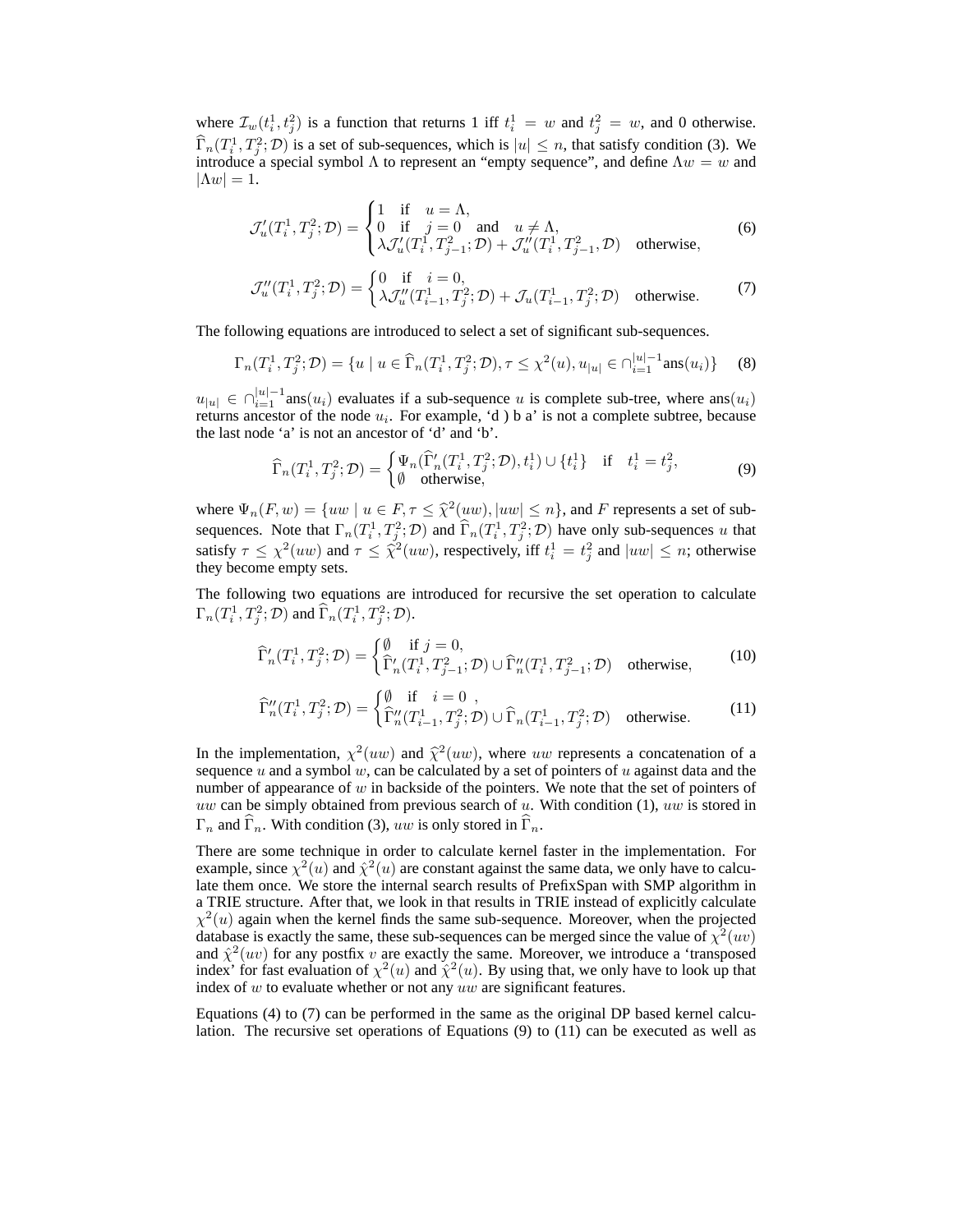|  | Table 2: Experimental Results |  |
|--|-------------------------------|--|
|--|-------------------------------|--|

|                  | <b>Ouestion Classification</b> |      |      |      |          | Subjectivity Detection |      |      |      | Polarity Identification |     |      |      |      |          |
|------------------|--------------------------------|------|------|------|----------|------------------------|------|------|------|-------------------------|-----|------|------|------|----------|
| $\boldsymbol{n}$ |                                |      |      | 4    | $\infty$ |                        |      |      |      | $\infty$                |     |      |      |      | $\infty$ |
| $SK+FS$          | ۰                              | .823 | .827 | .824 | .822     |                        | .822 | .839 | .841 | .842                    | ۰   | .824 | .838 | .839 | .839     |
| SK               | ٠                              | .808 | .818 | .808 | .797     |                        | .823 | .824 | .809 | .772                    | ۰   | .835 | .835 | .833 | .789     |
| $TK+FS$          | ۰                              | .812 | .815 | .812 | .812     |                        | .834 | .857 | .854 | .856                    | -   | .830 | .832 | .835 | .833     |
| TK               | ٠                              | .802 | .802 | 797  | 783      |                        | .842 | .850 | .830 | .755                    | ٠   | .828 | .827 | .820 | .745     |
| <b>BOW-K</b>     | 754                            | 792  | 790  | 778  |          |                        | 729  | .715 | .649 | -                       | 740 |      | .822 | 795  |          |

Equations (5) to (7). Moreover, calculating  $\chi^2(u)$  and  $\hat{\chi}^2(u)$  with sub-structure mining algorithms allow to calculate the same order of the DP based kernel calculation. As a result, statistical feature selection can be embedded in original kernel calculation based on the DP.

Essentially, the worst case time complexity of the proposed method will become exponential, since we enumerate individual sub-structures in sub-structure mining phase. However, actual calculation time in the most cases of our experiments is even faster than original kernel calculation, since search space pruning efficiently remove vain calculation and the implementation techniques briefly explained above provide practical calculation speed.

We note that if we set  $\tau = 0$ , which means all features are dealt with kernel calculation, we can get exactly the same kernel value as the original tree kernel.

#### **5 Experiments and Results**

We evaluated the performance of the proposed method in actual NLP tasks, namely *English question classification* (EQC), *subjectivity detection* (SD) and *polarity identification* (PI) tasks. These tasks are defined as a text categorization task: it maps a given sentence into one of the pre-defined classes. We used data provided by [6] for EQC, that contains about 5500 questions with 50 question types. SD data was created from Mainichi news articles, and the size was 2095 sentences consisting of 822 subjective sentences. PI data has 5564 sentences with 2671 positive opinion. By using these data, we compared the proposed method (SK+FS and TK+FS) with a conventional method (SK or TK), as discussed in Section 3, and with *bag-of-words* (BOW) Kernel (BOW-K)[4] as baseline methods. We used word sequences for input objects of sequence kernels and word dependency trees for tree kernels.

Support Vector Machine (SVM) was selected as the kernel-based classifier for training and classification with a soft margin parameter  $C = 1000$ . We used the *one-vs-rest* classifier of SVM as the multi-class classification method for EQC. We evaluated the performance with label accuracy by using ten-fold cross validation: eight for training, one for development and remaining one for test set. The parameter  $\lambda$  and  $\tau$  was automatically selected from the value set of  $\lambda = \{0.1, 0.3, 0.5, 0.7, 0.9\}$  and  $\tau = \{3.84, 6.63\}$  by the development test. Note that these two values represent the 10% and 5% levels of significance in the  $\chi^2$ distribution with one degree of freedom, which used the  $\chi^2$  significant test.

Tables 2 shows our experimental results. where  $n$  in each table indicates the restriction of the sub-structure size, and  $n = \infty$  means all possible sub-structures are used. As shown in this table, SK or TK achieve maximum performance when  $n = 2$  or 3. The performance deteriorates considerably once  $n$  exceeds 4 or more. This implies that larger sub-structures degrade classification performance, which showed the same tendency as in the previous studies discussed in Section 3. This is evidence of over-fitting in learning. On the other hand, SK+FS and TK+FS provided consistently better performance than the conventional methods. Moreover, the experiments confirmed one important fact: in some cases, maximum performance was achieved with  $n = \infty$ . This indicates that certain sub-sequences